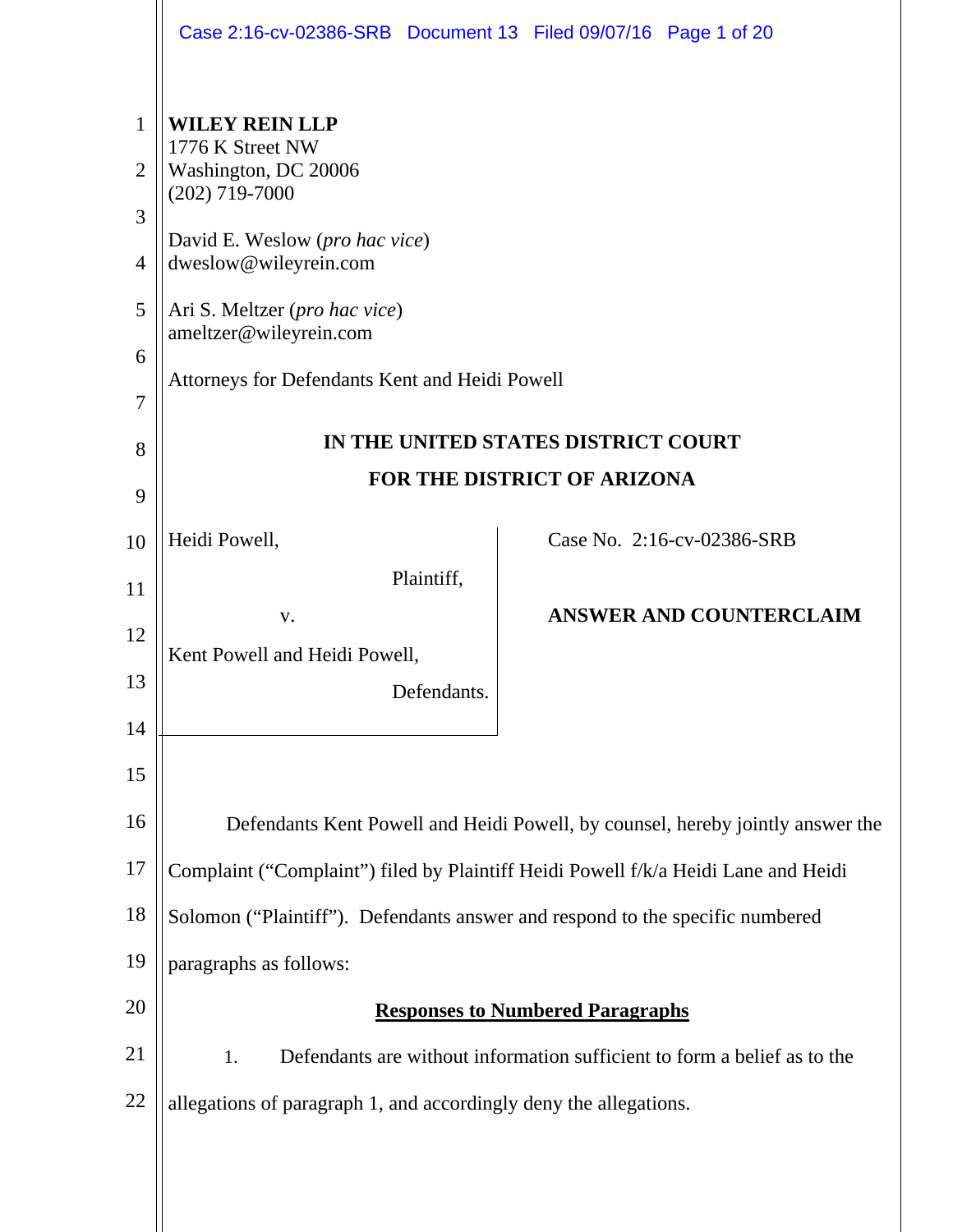|                | Case 2:16-cv-02386-SRB Document 13 Filed 09/07/16 Page 2 of 20                  |
|----------------|---------------------------------------------------------------------------------|
|                |                                                                                 |
| $\mathbf{1}$   | Admitted.<br>2.                                                                 |
| $\overline{2}$ | 3.<br>Defendants admit that this Court has subject matter jurisdiction and      |
| 3              | deny any remaining allegations in paragraph 3.                                  |
| 4              | Denied.<br>$\overline{4}$ .                                                     |
| 5              | 5.<br>Defendants are without information sufficient to form a belief as to the  |
| 6              | allegations of paragraph 5, and accordingly deny the allegations.               |
| 7              | Defendants are without information sufficient to form a belief as to the<br>6.  |
| 8              | allegations of paragraph 6, and accordingly deny the allegations.               |
| 9              | Defendants are without information sufficient to form a belief as to the<br>7.  |
| 10             | allegations of paragraph 7, and accordingly deny the allegations.               |
| 11             | Defendants are without information sufficient to form a belief as to the<br>8.  |
| 12             | allegations of paragraph 8, and accordingly deny the allegations.               |
| 13             | Defendants are without information sufficient to form a belief as to the<br>9.  |
| 14             | allegations of paragraph 9, and accordingly deny the allegations.               |
| 15             | Defendants are without information sufficient to form a belief as to the<br>10. |
| 16             | allegations of paragraph 10, and accordingly deny the allegations.              |
| 17             | Defendants are without information sufficient to form a belief as to the<br>11. |
| 18             | allegations of paragraph 11, and accordingly deny the allegations.              |
| 19             | Defendants are without information sufficient to form a belief as to the<br>12. |
| 20             | allegations of paragraph 12, and accordingly deny the allegations.              |
| 21             | Defendants are without information sufficient to form a belief as to the<br>13. |
| 22             |                                                                                 |
|                | $\overline{2}$                                                                  |
|                |                                                                                 |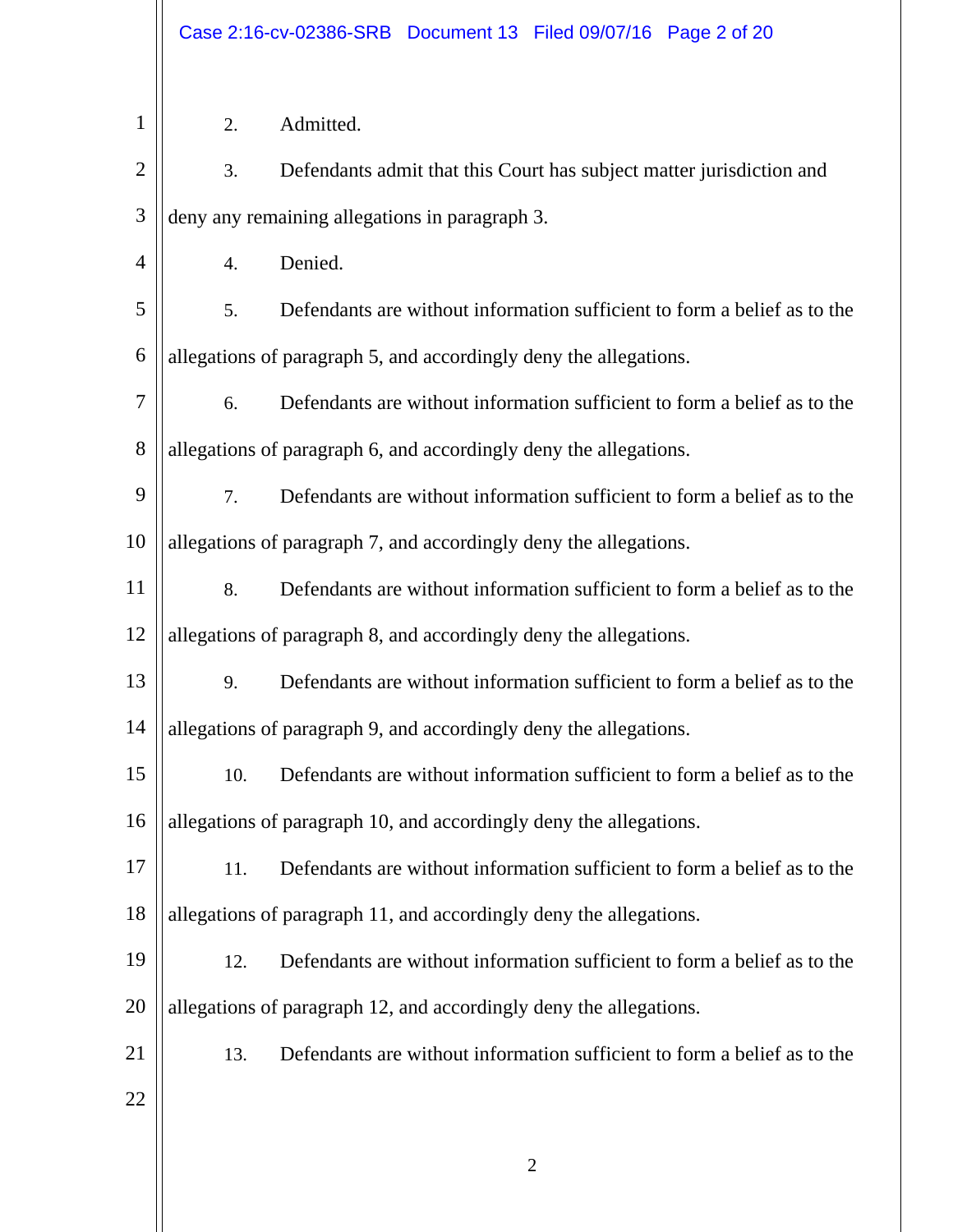1 allegations of paragraph 13, and accordingly deny the allegations.

- 2 3 14. Defendants are without information sufficient to form a belief as to the allegations of paragraph 14, and accordingly deny the allegations.
- 4 5 15. Defendants are without information sufficient to form a belief as to the allegations of paragraph 15, and accordingly deny the allegations.

6 7 8 9 10 11 12 13 14 15 16 17 16. Defendants admit that United States Trademark Application No. 87006291 was filed on or around April 19, 2016 on behalf of a "Heidi Powell" with an address of PO Box 21243 Mesa, Arizona 21243 in connection with "physical fitness consultation and instruction; providing information in the field of exercise and fitness training and weight loss; providing a website featuring information on exercise, fitness, nutrition, weight loss, parenting, children's clothing, how to dress, how to love yourself and embrace your flaws, mental health; and promoting the goods and services of others by providing a website featuring product reviews, links to the retail websites of others, and discount information," and that the application specified a date of first use of April 19, 2014. Defendants are without information sufficient to form a belief as to any remaining allegations of paragraph 16, and accordingly deny the allegations.

- 18 19 17. Defendants are without information sufficient to form a belief as to the allegations of paragraph 17, and accordingly deny the allegations.
- 20 21 18. Defendants are without information sufficient to form a belief as to the allegations of paragraph 18, and accordingly deny the allegations.
- 22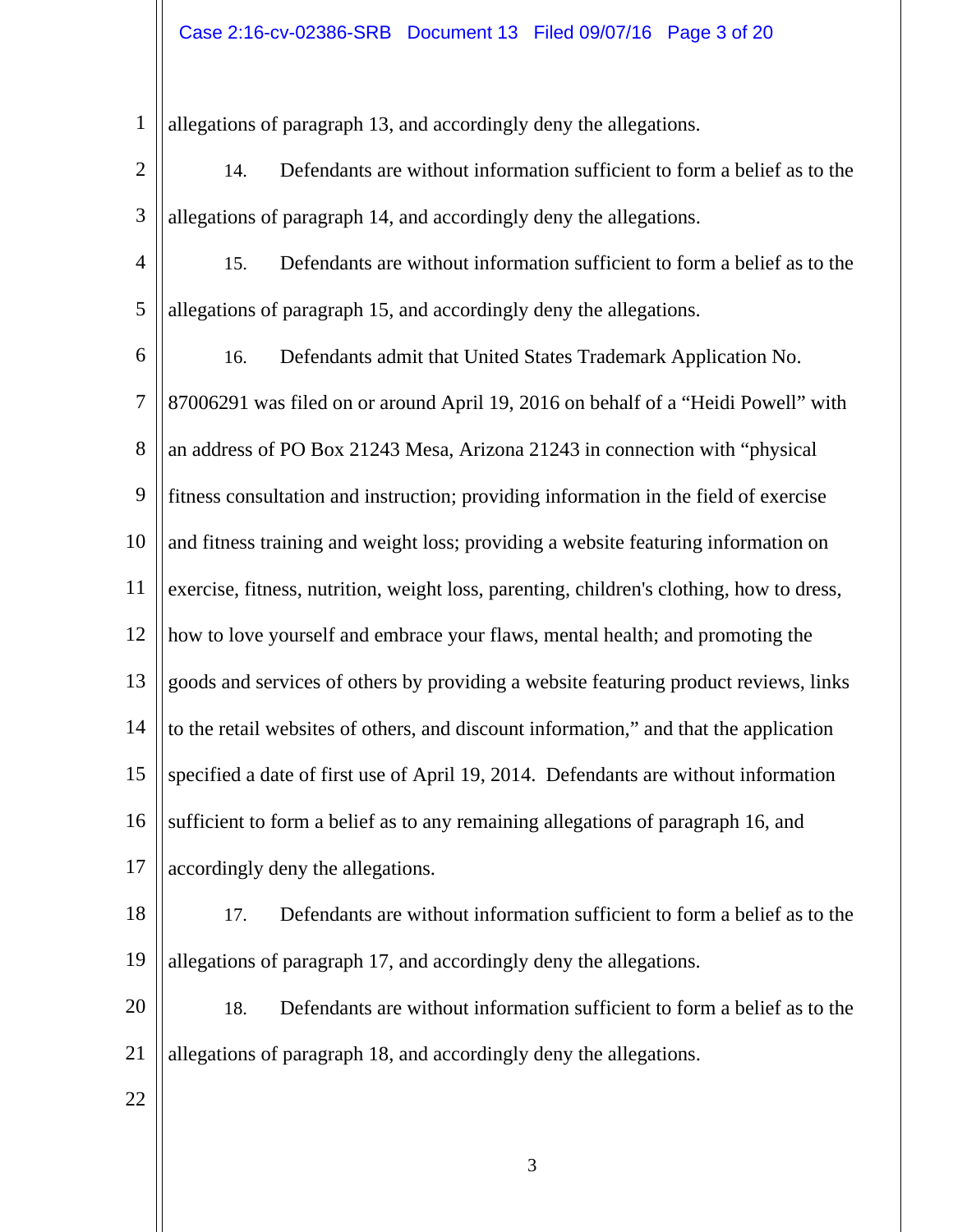| $1 \parallel$ | Defendants admit that they registered the domain name<br>19.               |
|---------------|----------------------------------------------------------------------------|
|               | 2    heidipowell.com on or around November 26, 2005 and deny any remaining |
|               | $3$   allegations in paragraph 19.                                         |

4 5 6 7 20. Defendants admit that Plaintiff sought to purchase the heidipowell.com domain name from them, are without information sufficient to form a belief as to why Plaintiff sought to purchase the domain name from them, and therefore deny any remaining allegations in paragraph 20.

8 9 10 11 21. Defendants admit that they have repeatedly refused to sell the heidipowell.com domain name to Plaintiff and that they are under no obligation to sell the heidipowell.com domain name to Plaintiff, and deny any remaining allegations in paragraph 21.

12 13 22. Defendants are without information sufficient to form a belief as to the allegations of paragraph 22, and accordingly deny the allegations.

14

23. Denied.

15 16 17 18 19 20 21 24. Defendants admit that the heidipowell.com domain name has at times redirected to the website located at clicktocallmobile.com, which is a website operated by Defendant Heidi Powell under her personal name offering website design and consulting, and deny any remaining allegations in paragraph 24. 25. Defendants admit that the heidipowell.com domain name has at times displayed advertisements for third-party websites and deny any remaining allegations in paragraph 25.

22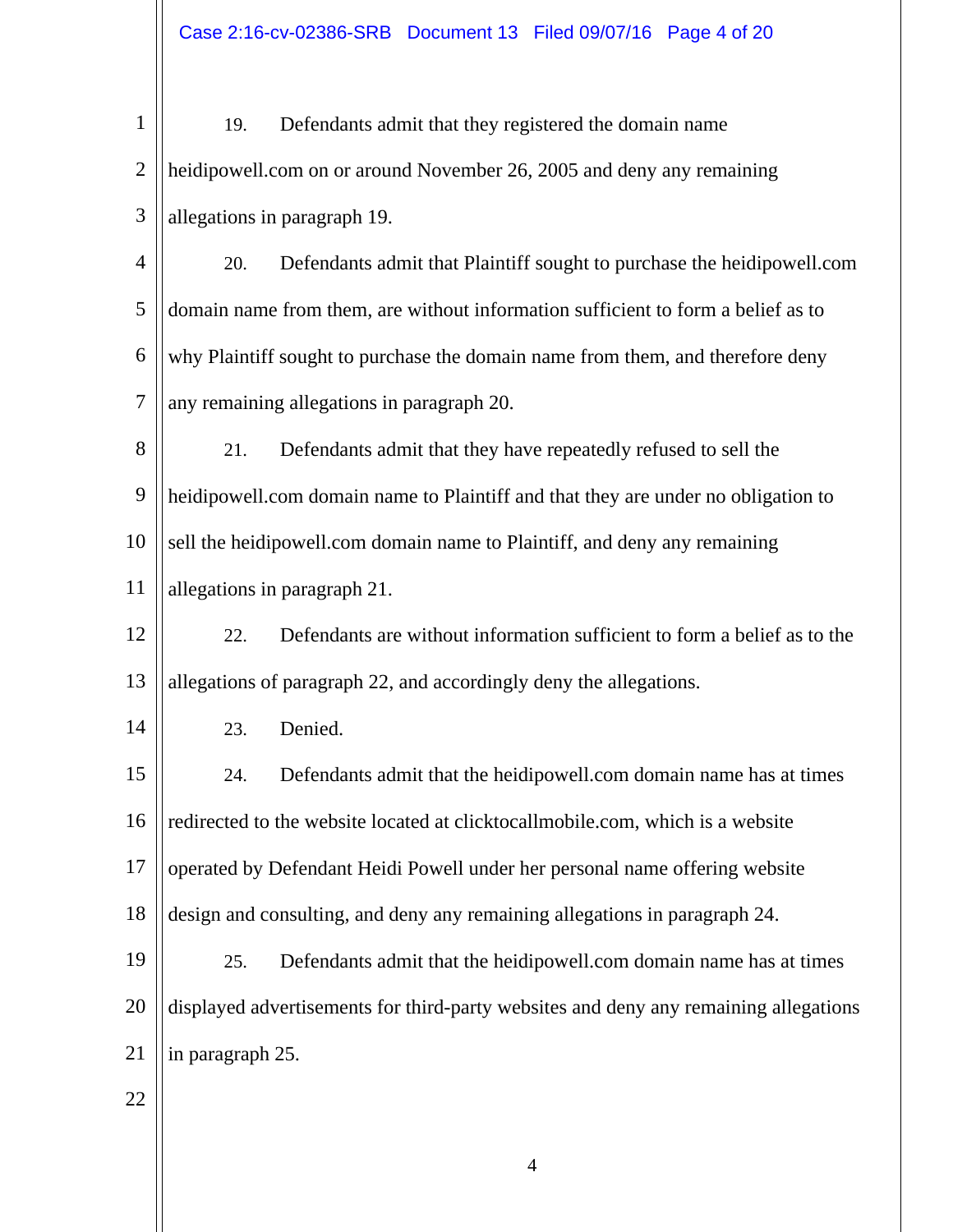| $\mathbf{1}$   | 26.                                                                               | Defendants admit that they have utilized a proxy service offered by              |
|----------------|-----------------------------------------------------------------------------------|----------------------------------------------------------------------------------|
| $\mathbf{2}$   |                                                                                   | Domains By Proxy, LLC in connection with the heidipowell.com domain name and     |
| 3              |                                                                                   | deny any remaining allegations in paragraph 26.                                  |
| $\overline{4}$ | 27.                                                                               | Defendants are without information sufficient to form a belief as to the         |
| 5              |                                                                                   | allegations of paragraph 27, and accordingly deny the allegations.               |
| 6              | 28.                                                                               | Defendants admit that they maintain full control over the                        |
| $\overline{7}$ | heidipowell.com domain name, including any and all content on the website         |                                                                                  |
| 8              | displayed at heidipowell.com, and deny any remaining allegations in paragraph 28. |                                                                                  |
| 9              | 29.                                                                               | Defendants admit that they are the true registrants of the                       |
| 10             | heidipowell.com domain name and maintain full control over whether to sell or     |                                                                                  |
| 11             | transfer the heidipowell.com domain name and deny any remaining allegations in    |                                                                                  |
| 12             | paragraph 29.                                                                     |                                                                                  |
| 13             | 30.                                                                               | Admitted.                                                                        |
| 14             | 31.                                                                               | Admitted.                                                                        |
| 15             | 32.                                                                               | Defendants admit that the screenshot in Exhibit C reflects the landing           |
| 16             |                                                                                   | page for the heidipowell.com domain name on or around June 20, 2016 and deny any |
| 17             | remaining allegations in paragraph 32.                                            |                                                                                  |
| 18             | 33.                                                                               | Denied.                                                                          |
| 19             | 34.                                                                               | Denied.                                                                          |
| 20             | 35.                                                                               | Denied.                                                                          |
| 21             | 36.                                                                               | Defendants admit that the text of 15 U.S.C. § 1125(d) speaks for itself          |
| 22             |                                                                                   |                                                                                  |
|                |                                                                                   |                                                                                  |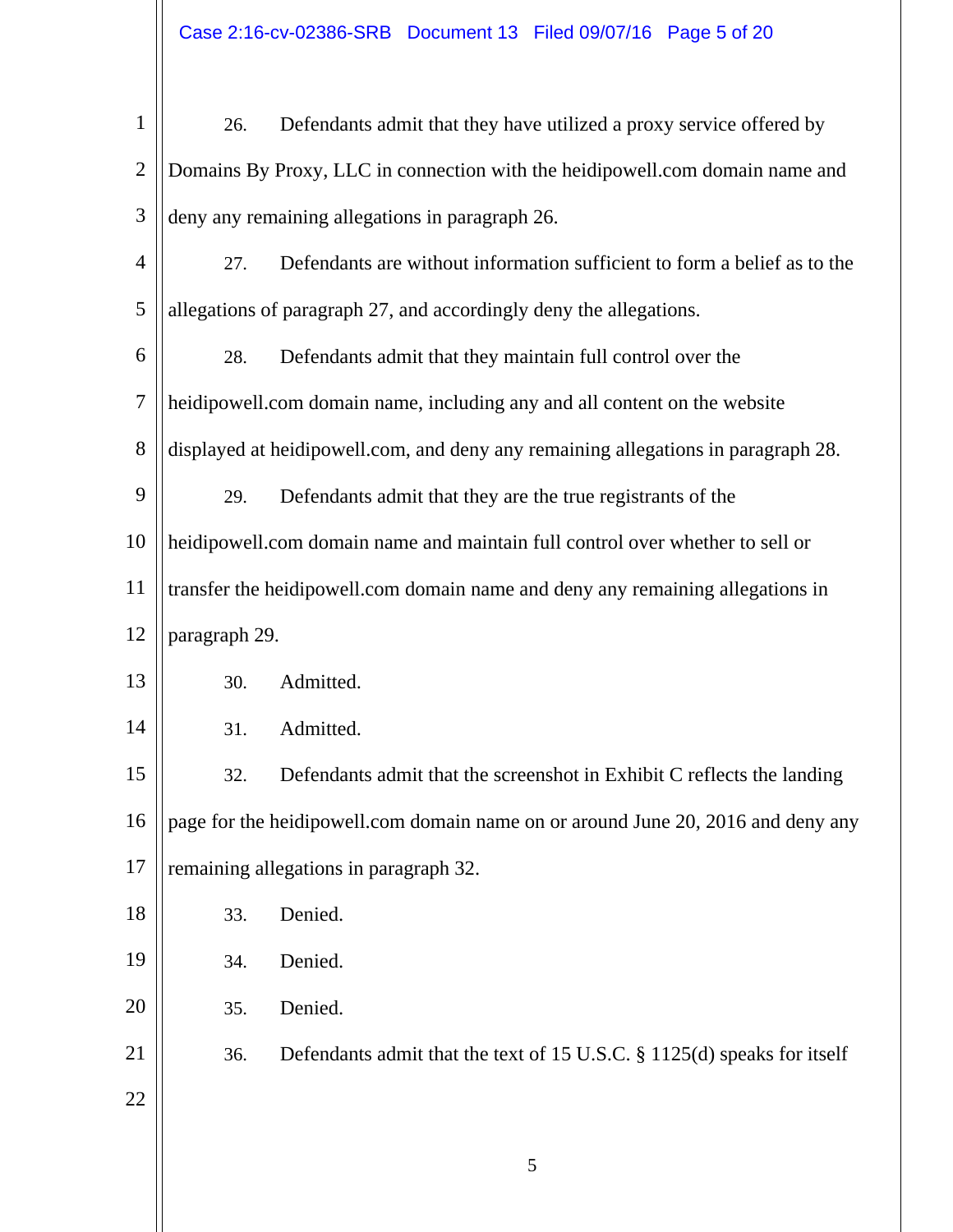| $\mathbf{1}$   |                                                            | and deny any remaining allegations in paragraph 36.                             |
|----------------|------------------------------------------------------------|---------------------------------------------------------------------------------|
| $\overline{2}$ | 37.                                                        | Defendants admit that they are the lawful registrants of the                    |
| 3              |                                                            | heidipowell.com domain name and maintain full control over the heidipowell.com  |
| $\overline{4}$ |                                                            | domain name and deny any remaining allegations in paragraph 37.                 |
| 5              | 38.                                                        | Defendants admit that the legislative history of the ACPA speaks for            |
| 6              | itself and deny any remaining allegations in paragraph 38. |                                                                                 |
| 7              | 39.                                                        | Defendants admit that the legislative history of the ACPA speaks for            |
| 8              |                                                            | itself and deny any remaining allegations in paragraph 39.                      |
| 9              | 40.                                                        | Defendants admit that the ACPA speaks for itself and deny any                   |
| 10             |                                                            | remaining allegations in paragraph 40.                                          |
| 11             | 41.                                                        | Defendants admit that the legislative history of the ACPA speaks for            |
| 12             |                                                            | itself and deny any remaining allegations in paragraph 41.                      |
| 13             | 42.                                                        | Denied.                                                                         |
| 14             | 43.                                                        | Denied.                                                                         |
| 15             |                                                            | <b>PLAINTIFF'S COUNT ONE</b>                                                    |
| 16             |                                                            | (Violation of 15 U.S.C. $\S$ 1125(d))                                           |
| 17             | 44.                                                        | Defendants hereby incorporate their answers to the foregoing                    |
| 18             |                                                            | paragraphs as if fully stated herein.                                           |
| 19             | 45.                                                        | Denied.                                                                         |
| 20             | 46.                                                        | Defendants admit that they are the true and lawful owners of the                |
| 21             |                                                            | heidipowell.com domain name and deny any remaining allegations in paragraph 46. |
| 22             |                                                            |                                                                                 |
|                |                                                            |                                                                                 |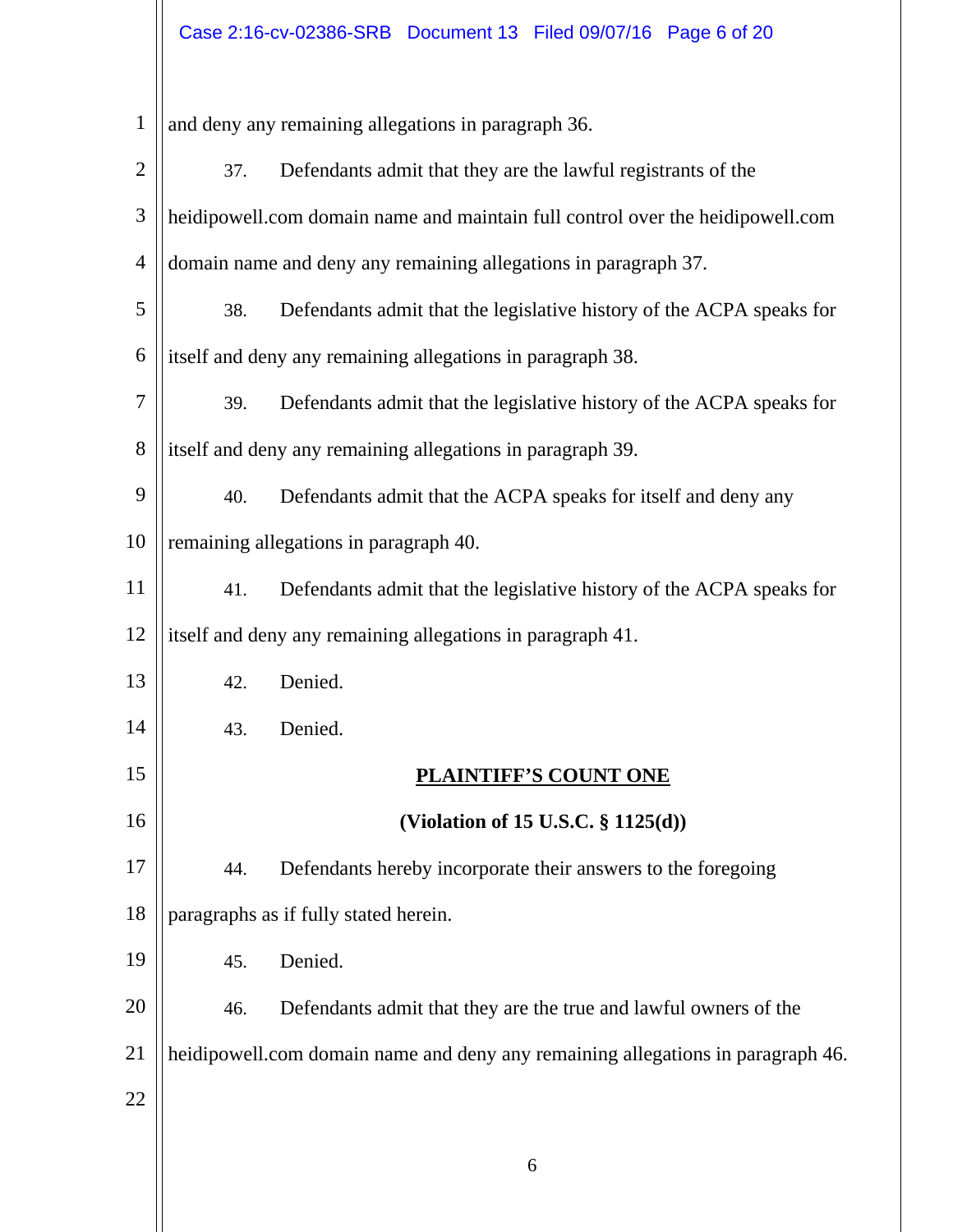| $\mathbf{1}$   | Denied.<br>47.                                                                            |
|----------------|-------------------------------------------------------------------------------------------|
| $\overline{2}$ | 48.<br>Defendants admit that they have used and continue to use the                       |
| 3              | heidipowell.com domain name, deny that Plaintiff has any basis to interfere with          |
| $\overline{4}$ | such use, and deny any remaining allegations in paragraph 48.                             |
| 5              | Defendants deny that Plaintiff is the owner or exclusive licensee of any<br>49.           |
| 6              | trademark contained in the heidipowell.com domain name, deny that Plaintiff is            |
| $\overline{7}$ | entitled to any relief, and deny any remaining allegations in paragraph 49.               |
| 8              | PLAINTIFF'S COUNT TWO                                                                     |
| 9              | (Violation of 15 U.S.C. § 8131)                                                           |
| 10             | Defendants hereby incorporate their answers to the foregoing<br>50.                       |
| 11             | paragraphs as if fully stated herein.                                                     |
| 12             | Defendants hereby incorporate their answers to the foregoing<br>51.                       |
| 13             | paragraphs as if fully stated herein.                                                     |
| 14             | Defendants admit that Plaintiff has pled a cause of action under 15<br>52.                |
| 15             | U.S.C. § 8131, deny that Plaintiff is entitled to any relief under this statute, and deny |
| 16             | any remaining allegations in paragraph 52.                                                |
| 17             | Defendants admit that the heidipowell.com domain name consists of a<br>53.                |
| 18             | common English name held by Defendant Heidi Powell and deny any remaining                 |
| 19             | allegations in paragraph 53, including that Plaintiff's legal name was Heidi Powell       |
| 20             | when Defendants registered the heidipowell.com domain name.                               |
| 21             | Defendants admit that they registered the heidipowell.com domain<br>54.                   |
| 22             |                                                                                           |
|                |                                                                                           |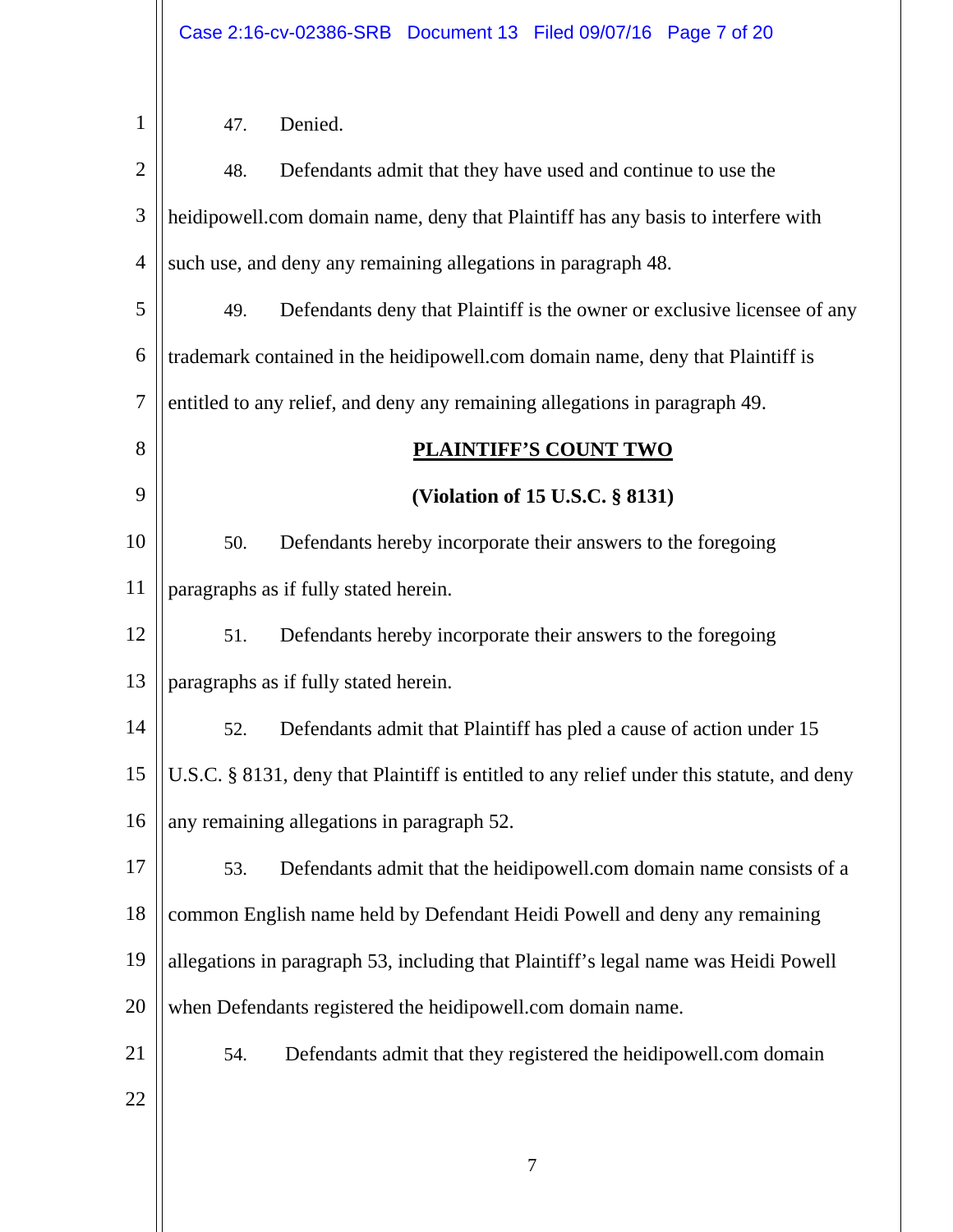| 1    name without Plaintiff's consent, deny that Plaintiff's consent was required when |
|----------------------------------------------------------------------------------------|
| 2 $\parallel$ they registered the heidipowell.com domain name, and deny any remaining  |
| $3$   allegations in paragraph 54.                                                     |
|                                                                                        |

4 5 6 55. Defendants deny that they have violated 15 U.S.C. § 8131 and are without information sufficient to form a belief as to the remaining allegations of paragraph 55, and accordingly deny the allegations.

7 8 9 56. Defendants deny that they have violated 15 U.S.C. § 8131 and are without information sufficient to form a belief as to the remaining allegations of paragraph 56, and accordingly deny the allegations.

10 57. Denied.

11 12 58. Defendants deny that Plaintiff is entitled to any relief, and deny any remaining allegations in paragraph 58.

### **PLAINTIFF'S COUNT THREE**

## **(Declaratory Judgment)**

15 16 59. Defendants hereby incorporate their answers to the foregoing paragraphs as if fully stated herein.

17 60. Admitted.

18 61. Denied.

19 Defendants deny each and every allegation, whether express or implied,

20 contained in the Complaint that is not specifically admitted herein

21

13

14

22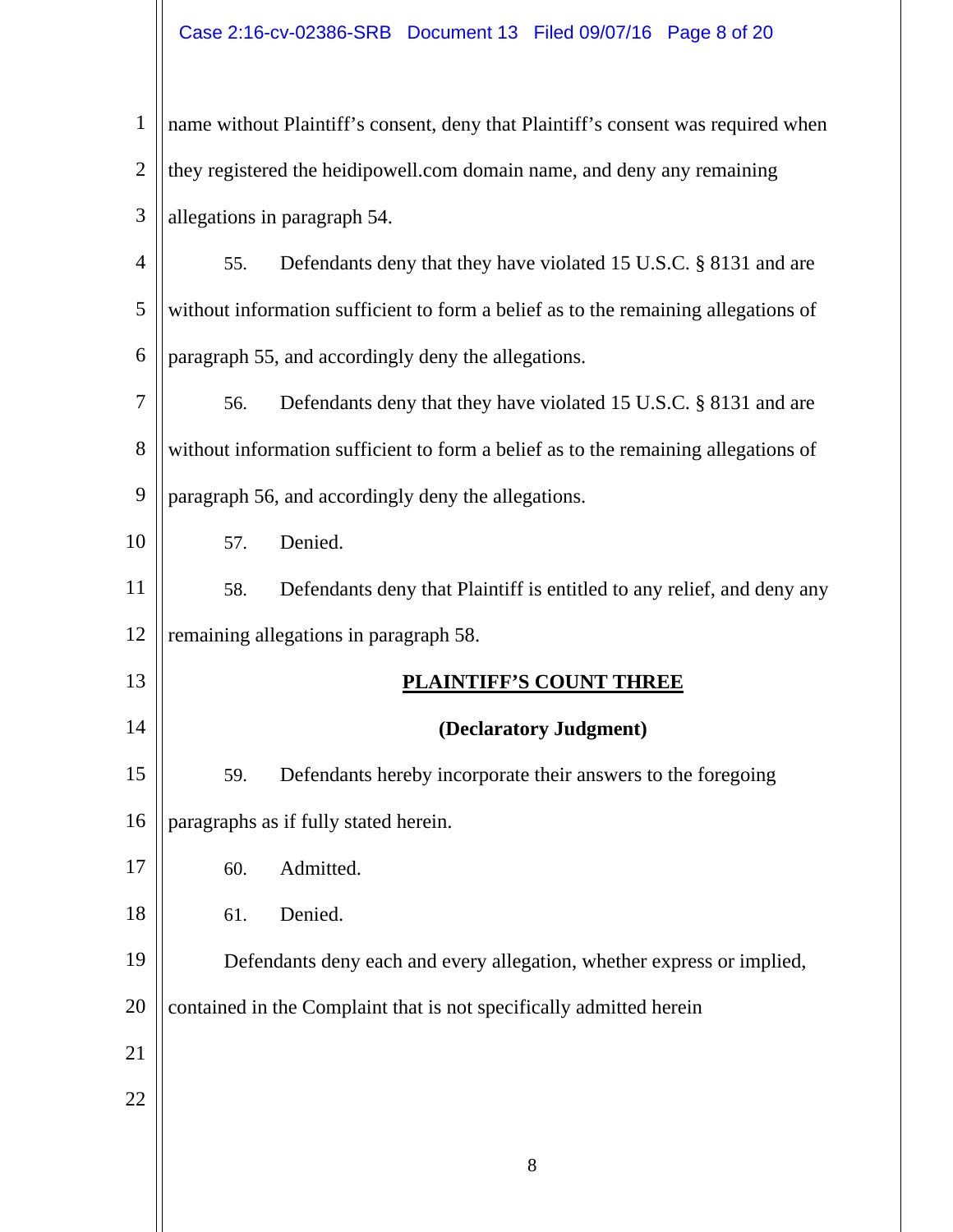|                | Case 2:16-cv-02386-SRB Document 13 Filed 09/07/16 Page 9 of 20                        |
|----------------|---------------------------------------------------------------------------------------|
| 1              | <b>AFFIRMATIVE DEFENSES</b>                                                           |
| $\overline{2}$ | <b>First Affirmative Defense</b>                                                      |
| 3              | The Complaint fails to state a claim upon which relief may be granted.                |
| 4              | <b>Second Affirmative Defense</b>                                                     |
| 5              | This Court lacks personal jurisdiction over Defendants.                               |
| 6              | <b>Third Affirmative Defense</b>                                                      |
| 7              | Plaintiff's claims are barred by the doctrine of statutory fair use.                  |
| 8              | <b>Fourth Affirmative Defense</b>                                                     |
| 9              | Plaintiff's claims are barred by waiver, laches, and/or estoppel.                     |
| 10             | <b>Fifth Affirmative Defense</b>                                                      |
| 11             | Defendants did not act in bad faith and Plaintiff's claims have no colorable          |
| 12             | basis under the Anticybersquatting Consumer Protection Act or the Lanham Act.         |
| 13             | <b>Sixth Affirmative Defense</b>                                                      |
| 14             | Defendant reserves the right to assert additional affirmative defenses that may       |
| 15             | become known.                                                                         |
| 16             | WHEREFORE, Defendants Kent Powell and Heidi Powell respectfully                       |
| 17             | request that this Court dismiss the Complaint in its entirety, and grant such further |
| 18             | relief as this Court deems proper.                                                    |
| 19             |                                                                                       |
| 20             | <b>COUNTERCLAIMS</b>                                                                  |
| 21             | Defendants Kent Powell and Heidi Powell, by and through undersigned                   |
| 22             |                                                                                       |
|                | 9                                                                                     |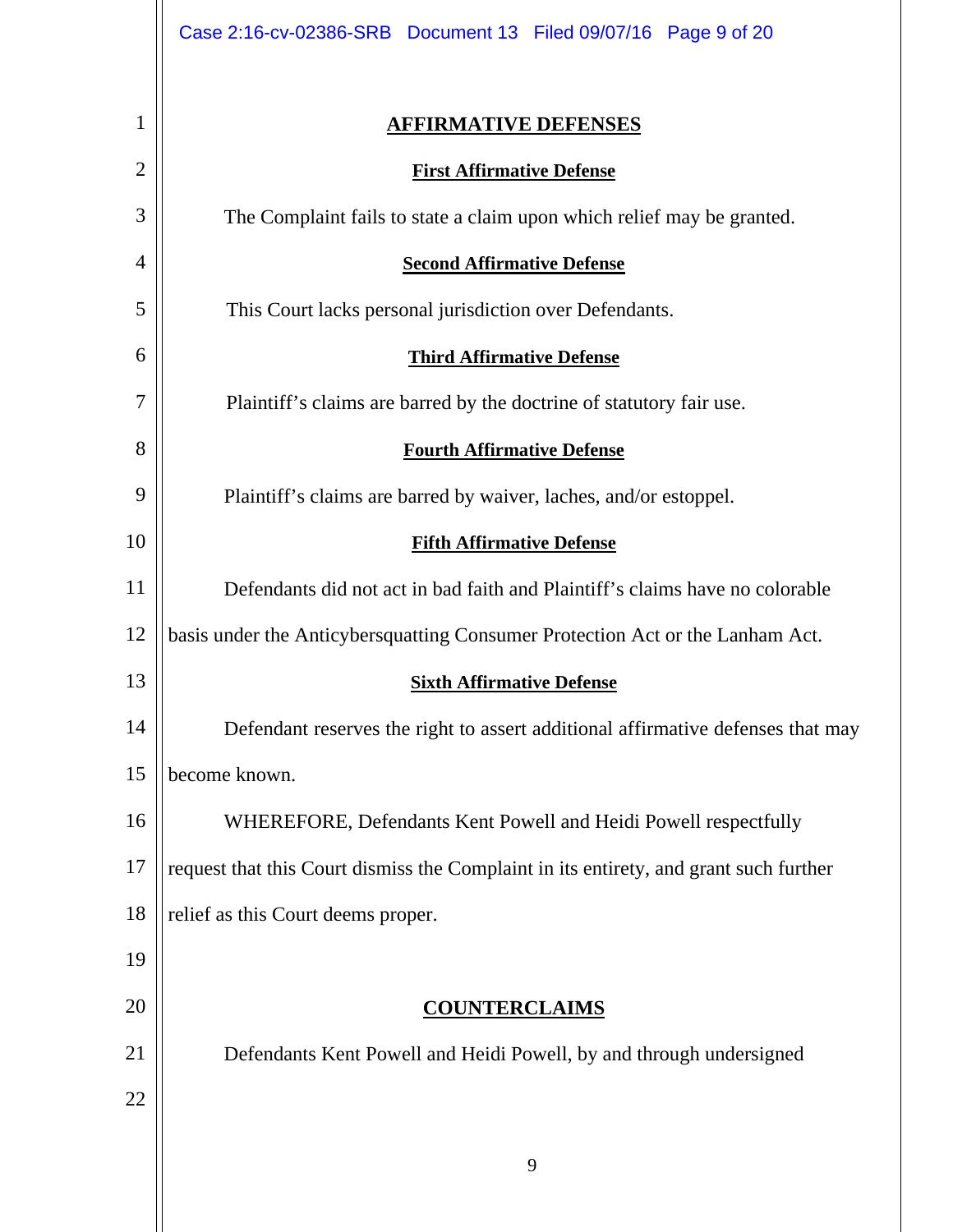1 counsel, assert the following as their Counterclaims against Plaintiff:

## 2

#### **NATURE OF THE ACTION**

- 3 4 5 1. This is an action for reverse domain name hijacking (trademark bullying) and for a finding of Mr. and Mrs. Powell's lack of bad faith under the Anticybersquatting Consumer Protection Act.
- 6 7 8 9 2. Plaintiff is a reality television "celebrity" who apparently changed her name to "Heidi Powell" in 2010. The Defendants are a senior citizen couple, Kent and Heidi Powell, and Mrs. Powell's legal name has been "Heidi Powell" since marrying Mr. Powell on December 23, 1979.
- 10 11 12 13 14 3. There is only one plausible explanation for why Plaintiff brought this action: to attempt to intimidate Mr. and Mrs. Powell into relinquishing the heidipowell.com domain name that they have properly owned for more than a decade—since long before Plaintiff even became "Heidi Powell" much less before she arguably could have established any trademark rights in that name.
- 15 16 17 18 19 20 21 4. Plaintiff's complaint is an unfortunate example of trademark bullying by a reality television personality who, having had her many, many purchase solicitations refused by Mr. and Mrs. Powell, is now pursuing a baseless lawsuit to try to force Mr. and Mrs. Powell to give up the domain name that they lawfully own and are not willing to sell. Although Plaintiff perhaps believes that her status as a reality television celebrity entitles her to pursue a frivolous claim to obtain the forced transfer of Mr. and Mrs. Powell's property—it does not.
- 22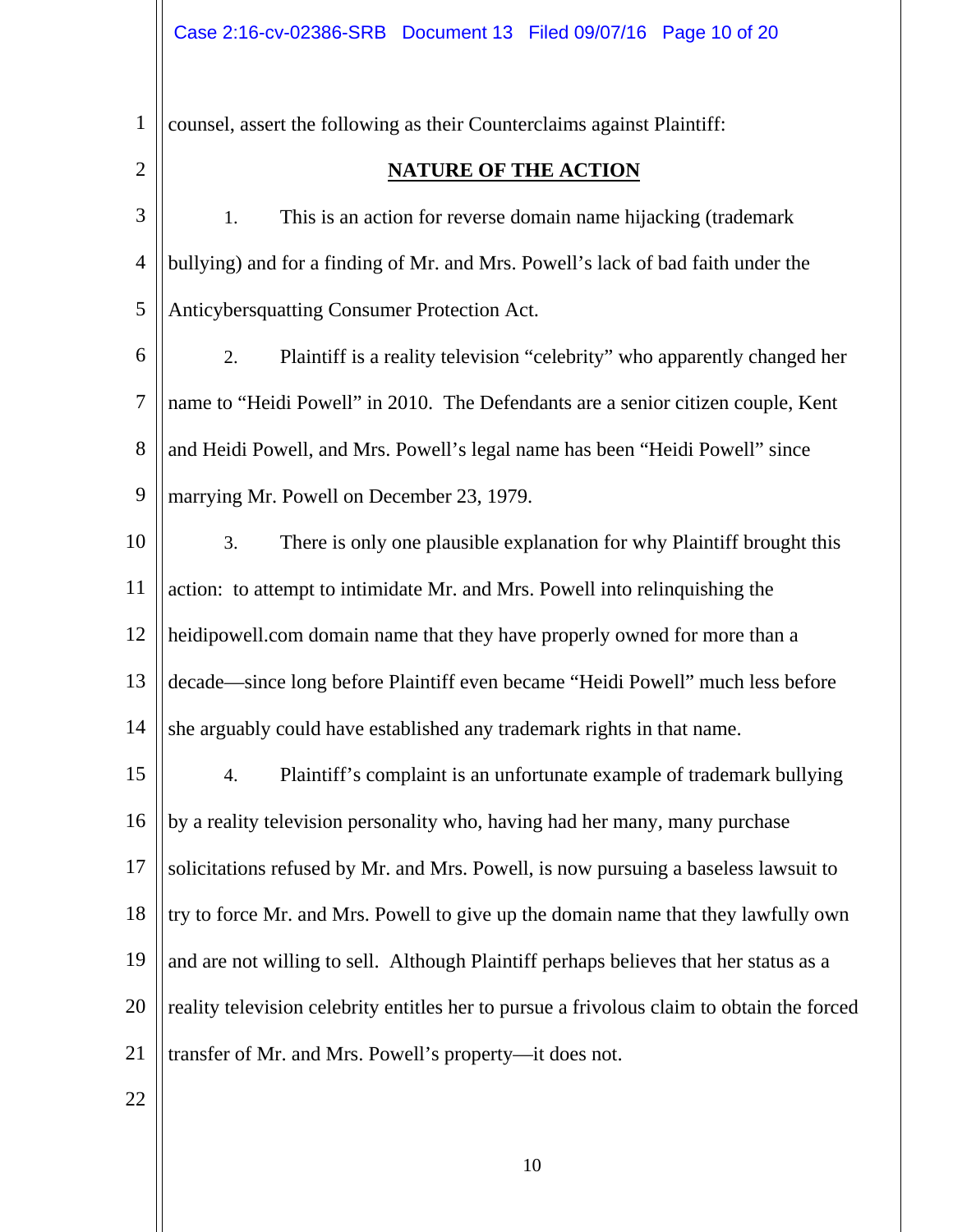| $\mathbf{1}$   | 5.                      | Not only do Plaintiff's claims lack even a semblance of validity, but in               |
|----------------|-------------------------|----------------------------------------------------------------------------------------|
| $\overline{2}$ |                         | pursuing her meritless claims, Plaintiff has caused the disabling and/or suspension of |
| 3              |                         | the heidipowell.com domain name, thereby limiting Mr. and Mrs. Powell's lawful         |
| 4              | use of the domain name. |                                                                                        |
| 5              |                         | <b>PARTIES</b>                                                                         |
| 6              | 6.                      | The heidipowell.com domain name registration is owned by Kent                          |
| 7              |                         | Powell and Heidi Powell, husband and wife, residing at 3797 Magrath Rd.,               |
| 8              | Bellingham, WA 98226.   |                                                                                        |
| 9              | 7.                      | Plaintiff has alleged that she is an individual resident of Maricopa                   |
| 10             | County, Arizona.        |                                                                                        |
| 11             |                         | <b>JURISDICTION AND VENUE</b>                                                          |
| 12             | 8.                      | This Court has subject matter jurisdiction of this action pursuant to 15               |
| 13             | U.S.C. § 1125.          |                                                                                        |
| 14             | 9.                      | Venue is appropriate pursuant to 28 U.S.C. $\S$ 1391(b)(2) and by reason               |
| 15             |                         | of Plaintiff's choice of forum.                                                        |
| 16             |                         | <b>FACTUAL BACKGROUND</b>                                                              |
| 17             |                         | <b>The Domain Name and its Owner</b>                                                   |
| 18             | 10.                     | Heidi and Kent Powell married on December 23, 1979, at which point                     |
| 19             |                         | Mrs. Powell's legal name became "Heidi Powell."                                        |
| 20             | 11.                     | On or around November 26, 2005, Mr. and Mrs. Powell registered the                     |
| 21             |                         | domain name heidipowell.com.                                                           |
| 22             |                         |                                                                                        |
|                |                         |                                                                                        |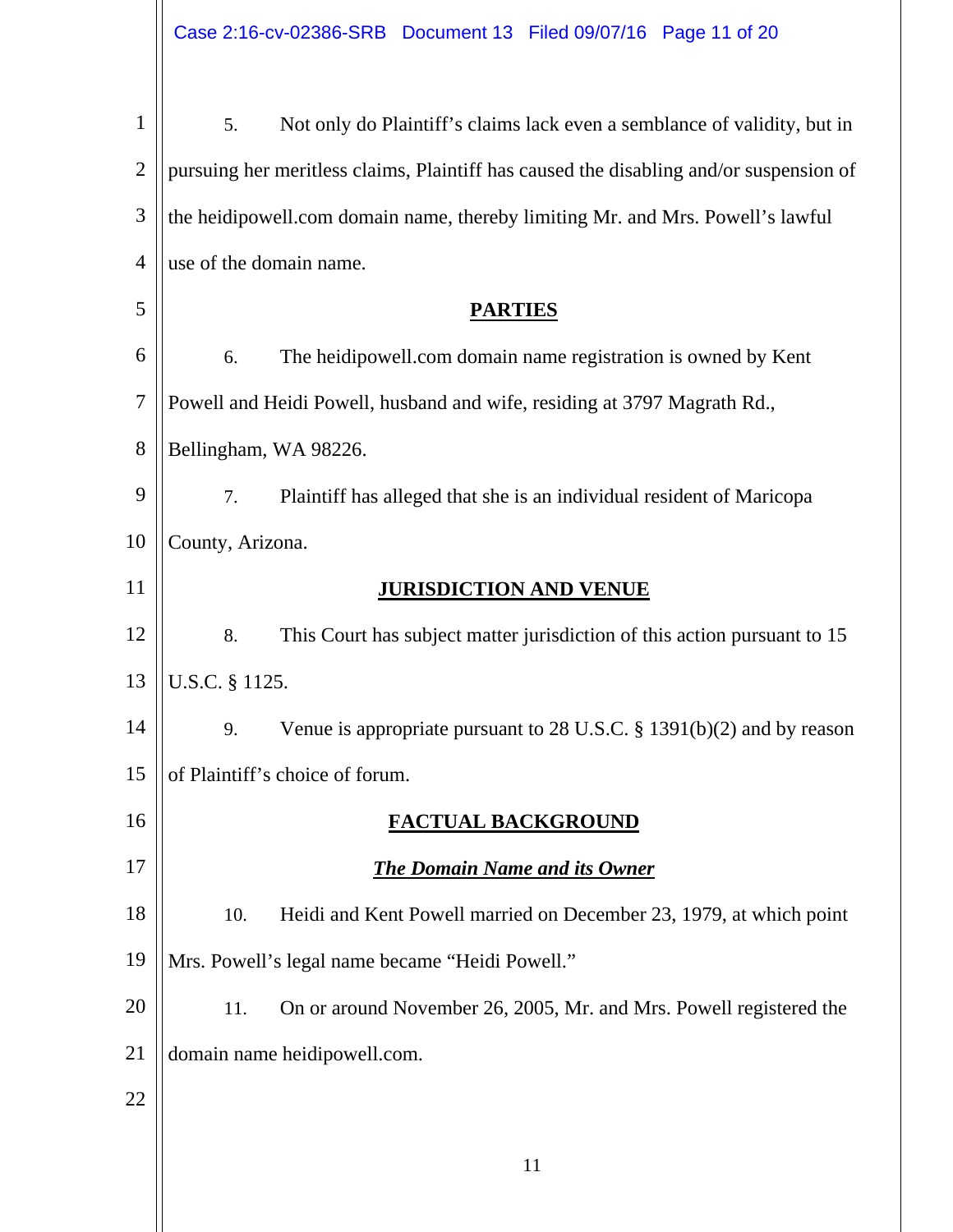1 2 3 4 12. Since acquiring the heidipowell.com domain name, Mr. and Mrs. Powell have used it for e-mail services and for Mrs. Powell's various home-based businesses, including a McGruff the crime dog franchise and, more recently, "Click To Call Mobile."

5 6 13. Defendant Heidi Powell has also used the Twitter handle @heidipowell since 2009 to promote her various business interests.

7 8 9 10 14. Registration and use of the heidipowell.com domain name has been fair and in good faith in that the domain name, as a common English name, is descriptive and corresponds directly to Defendant Heidi Powell's legal name. 15. Mr. and Mrs. Powell, at all relevant times, believed and had reasonable

11 12 grounds to believe that their registration and use of the heidipowell.com domain name was a fair use or otherwise lawful.

13

22

#### *Background on the Anticybersquatting Consumer Protection Act*

14 15 16 17 18 19 20 21 16. The Anticybersquatting Consumer Protection Act (the "ACPA") was passed into law in 1999 to address the serious problem of cybersquatting, which is the registration, trafficking in, or use of a domain name with a bad faith intent to profit from a trademark that is identical or confusingly similar to the domain name. 17. The ACPA was developed to address "'cybersquatters' or 'cyberpirates,' who abuse the rights of trademark holders by purposely and maliciously registering as a domain name the trademark name of another company to divert and confuse customers" (106 Cong. Rec., S10517).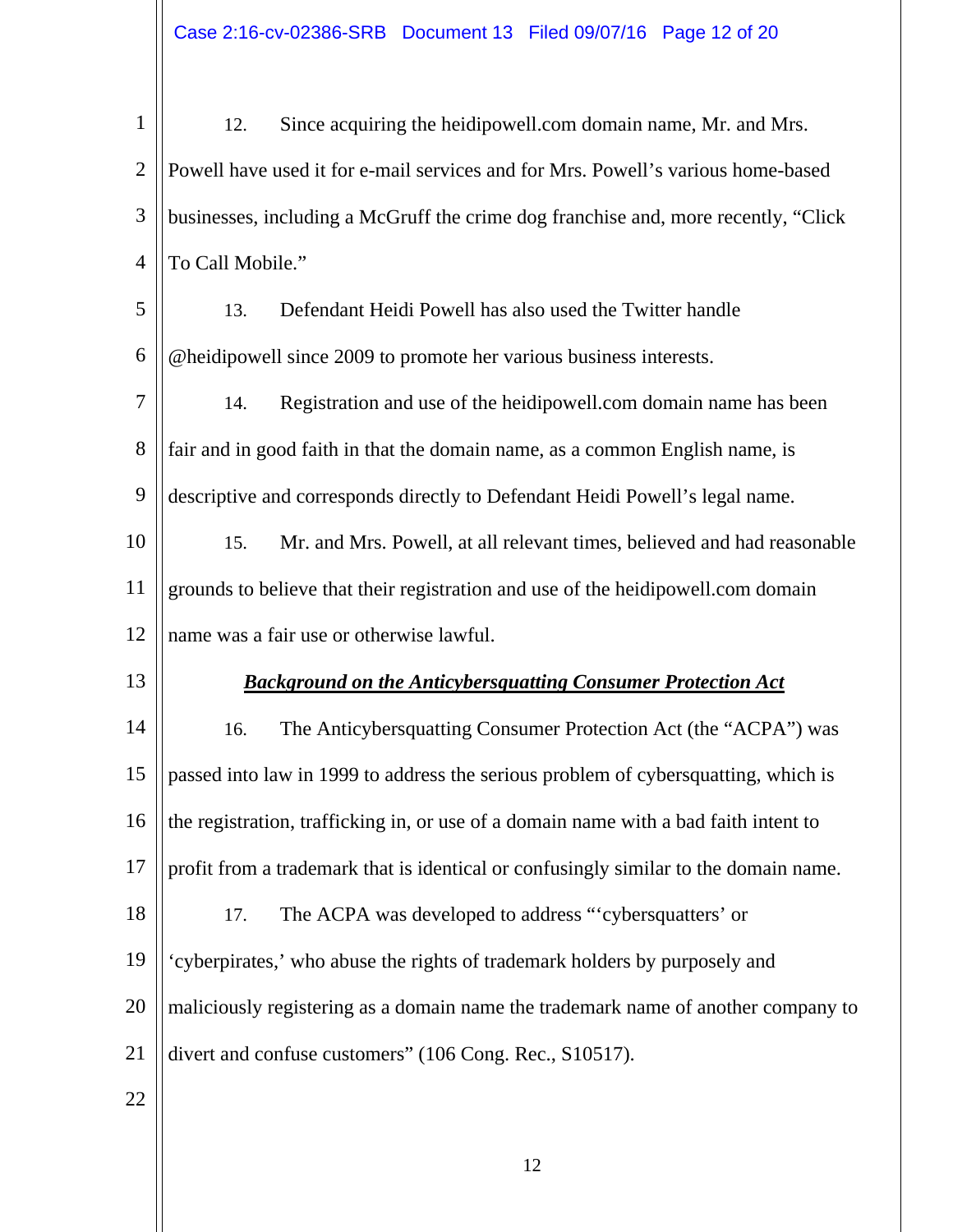| $\mathbf{1}$   | The ACPA includes a requirement of specific bad faith intent to profit<br>18.       |  |
|----------------|-------------------------------------------------------------------------------------|--|
| $\mathbf{2}$   | from the plaintiff's trademark.                                                     |  |
| 3              | "Good faith, innocent or negligent uses of a domain name that is identical or       |  |
| $\overline{4}$ | confusingly similar to another's mark or dilutive of a famous mark are not          |  |
| 5              | covered by the legislation's prohibition. Thus, registering a domain name           |  |
| 6              | while unaware that the name is another's trademark would not be actionable."        |  |
| 7              | 106 Cong. Rec., S10518.                                                             |  |
| 8              | When drafting the ACPA, Congress was concerned that overreaching<br>19.             |  |
| 9              | cybersquatting claims could be asserted to take a domain name from a registrant who |  |
| 10             | did not possess the bad faith specifically required under the ACPA. The             |  |
| 11             | Congressional Record for the ACPA is replete with specific examples of              |  |
| 12             | overreaching cybersquatting claims, such as claims asserted against "two year old   |  |
| 13             | Veronica Sam's 'Little Veronica' website and 12 year old Chris 'Pokey' Van Allen's  |  |
| 14             | web page." 106 Cong. Rec., S9755.                                                   |  |
| 15             | In light of the potential for such overreaching claims, Congress<br>20.             |  |
| 16             | provided domain name owners with causes of action to determine that they have not   |  |
| 17             | violated the ACPA, and to award damages, attorney's fees, and injunctive relief in  |  |
| 18             | cases of reverse domain name hijacking.                                             |  |
| 19             | Plaintiff's actions in the present case are precisely the type of<br>21.            |  |
| 20             | trademark bullying that Congress cited as the reason for creation of the            |  |
| 21             | counterclaims now asserted.                                                         |  |
| 22             |                                                                                     |  |
|                |                                                                                     |  |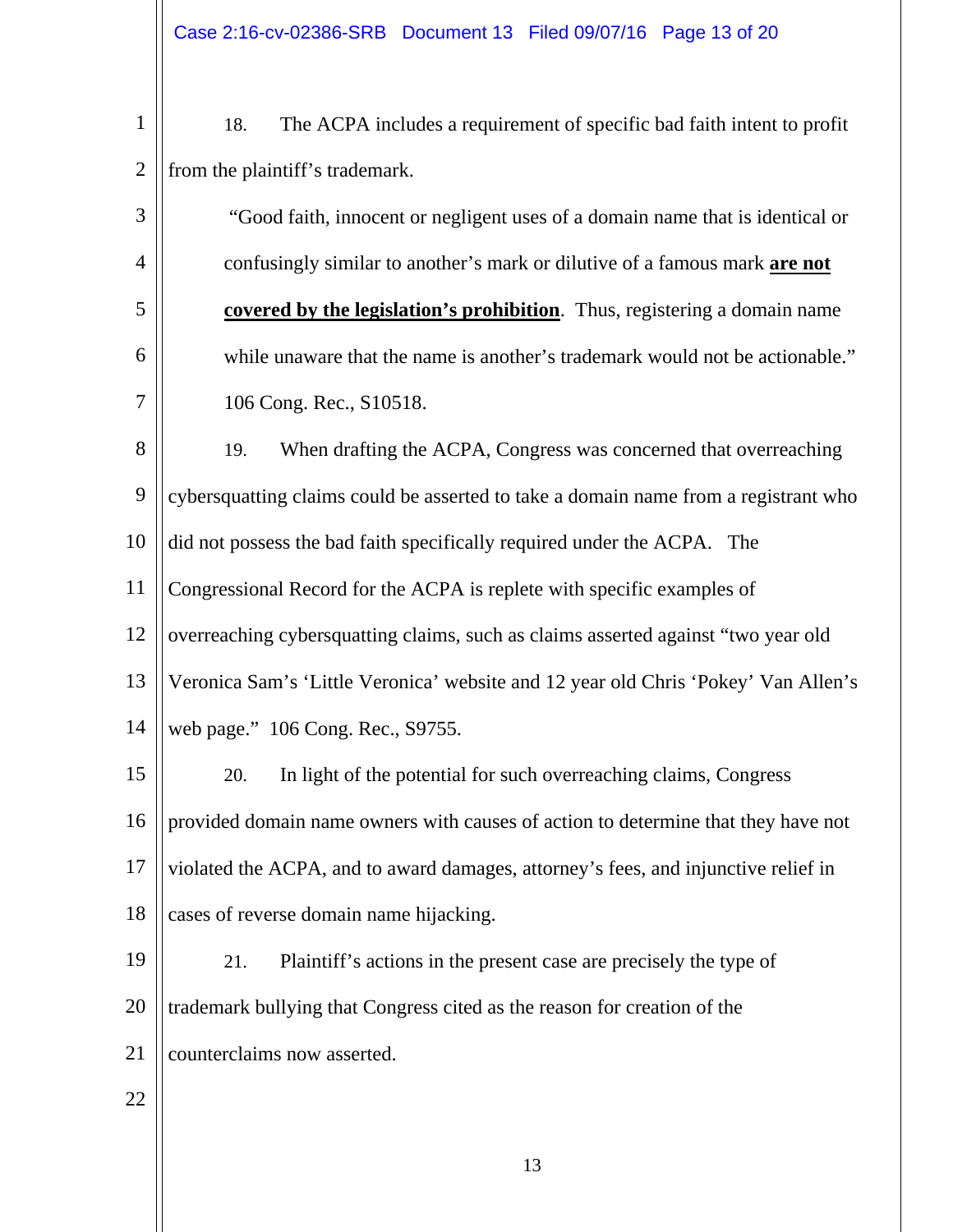1

| $\mathbf 2$    | 22.                                                                             | On information and belief, Plaintiff was born in 1982—more than two                       |
|----------------|---------------------------------------------------------------------------------|-------------------------------------------------------------------------------------------|
| 3              |                                                                                 | years after Mr. and Mrs. Powell were married and Mrs. Powell assumed the legal            |
| $\overline{4}$ | name "Heidi Powell."                                                            |                                                                                           |
| 5              | 23.                                                                             | On information and believe, Plaintiff's given name at birth was "Heidi                    |
| 6              | Lane."                                                                          |                                                                                           |
| $\overline{7}$ |                                                                                 |                                                                                           |
|                | 24.                                                                             | On information and belief, Plaintiff did not assume her third legal                       |
| 8              |                                                                                 | name "Heidi Powell" until 2010.                                                           |
| 9              | 25.                                                                             | On information and belief, when Mr. and Mrs. Powell registered the                        |
| 10             |                                                                                 | heidipowell.com domain name in 2005, Plaintiff's legal name was either Heidi Lane         |
| 11             | (her given name at birth) or Heidi Solomon (sharing a surname with then-husband |                                                                                           |
| 12             | Derek Solomon).                                                                 |                                                                                           |
| 13             | 26.                                                                             | Plaintiff filed a trademark application with the U.S. Patent and                          |
| 14             |                                                                                 | Trademark Office for the purported mark HEIDI POWELL on or around April 19,               |
| 15             | 2016.                                                                           |                                                                                           |
| 16             | 27.                                                                             | Plaintiff's trademark application included a sworn statement that                         |
| 17             |                                                                                 | Plaintiff's first use of the applied-for mark occurred "at least as early as 09/19/2014." |
| 18             | 28.                                                                             | Plaintiff knew when she filed the Complaint that Mr. and Mrs. Powell                      |
| 19             |                                                                                 | registered the heidipowell.com domain name in 2005 and Plaintiff pleaded as much          |
| 20             | in the complaint.                                                               |                                                                                           |
| 21             | 29.                                                                             | Notwithstanding the fact that Plaintiff had no trademark rights in the                    |
| 22             |                                                                                 |                                                                                           |
|                |                                                                                 |                                                                                           |
|                |                                                                                 | 14                                                                                        |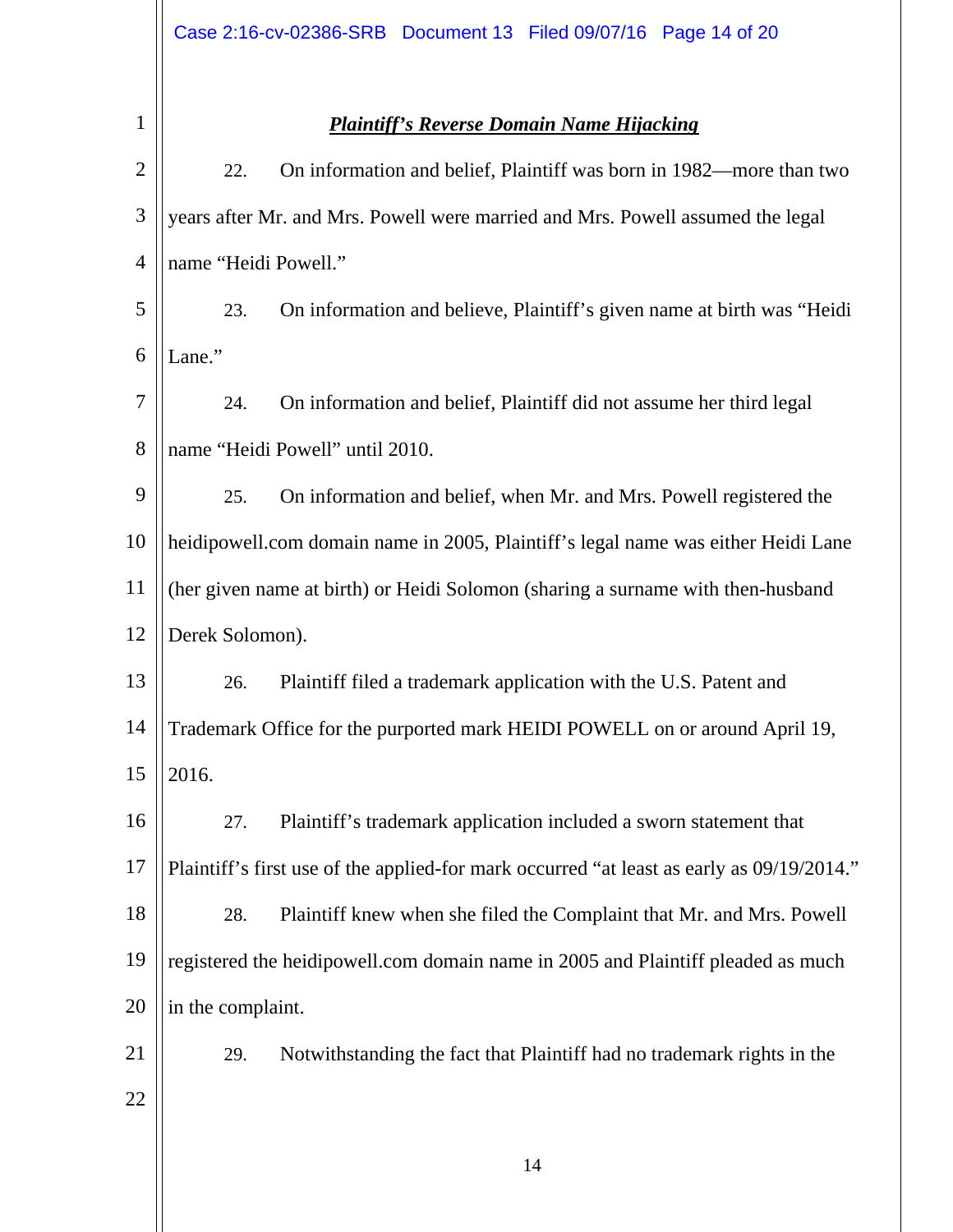1 2 3 4 5 6 7 alleged mark HEIDI POWELL when Mr. and Mrs. Powell registered the heidipowell.com domain name in 2005 and that she did not even assume the legal name Heidi Powell until approximately five years later, Plaintiff filed her Complaint in the present action asserting that the heidipowell.com domain name was registered, trafficked in, and used with bad faith intent to profit from Plaintiff's trademark and that Mr. and Mrs. Powell registered the name with specific intent to profit from Plaintiff's then non-existent name.

8 9 10 11 12 13 30. Plaintiff is well aware that Mr. and Mrs. Powell could not have registered the heidipowell.com domain name with a specific bad faith intent to profit from Plaintiff's trademark or with specific intent to profit from her name because they would have had no way of knowing in 2005 that Plaintiff would many years later assume the name Heidi Powell or claim trademark rights in a HEIDI POWELL mark.

14 15 16 17 31. Plaintiff is well aware that Mr. and Mrs. Powell had reasonable grounds to believe that their registration and use of the heidipowell.com domain name was a fair use or otherwise lawful, given that the heidipowell.com domain name corresponds to Defendant Heidi Powell's legal name.

18

19

20

21

22

#### **COUNT I**

## **NO BAD FAITH INTENT/CYBERPIRACY**

# **(15 U.S.C. §§ 1114(2)(D)(v), 1125(d)(1)(B(ii))**

32. Defendants reallege and incorporate each and every allegation set forth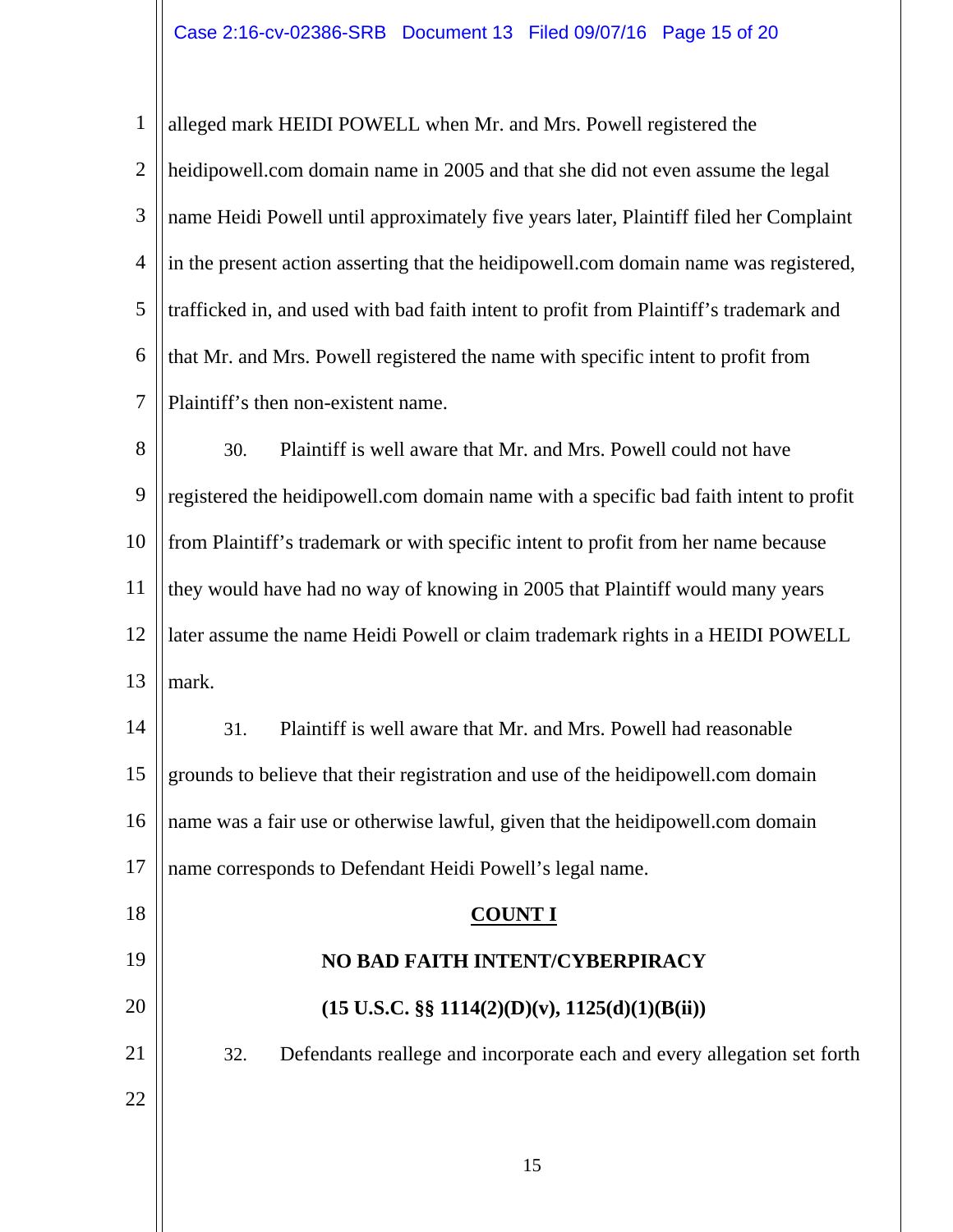| $\mathbf{1}$   | above as if fully set forth and restated herein.                                   |  |
|----------------|------------------------------------------------------------------------------------|--|
| $\overline{2}$ | The actions described above evidence the absence of bad faith, within<br>33.       |  |
| 3              | the meaning of Anticybersquatting Consumer Protection Act, by Mr. and Mrs.         |  |
| $\overline{4}$ | Powell as owners of the heidipowell.com domain name registration.                  |  |
| 5              | The actions described above evidence a belief by Mr. and Mrs. Powell<br>34.        |  |
| 6              | that the registration and use of the heidipowell.com domain name was a fair use or |  |
| $\overline{7}$ | otherwise lawful.                                                                  |  |
| 8              | The actions described above evidence reasonable grounds for belief by<br>35.       |  |
| 9              | Mr. and Mrs. Powell that the registration and use of the heidipowell.com domain    |  |
| 10             | name was a fair use or otherwise lawful.                                           |  |
| 11             | Mr. and Mrs. Powell are entitled to a judgment of no bad faith intent in<br>36.    |  |
| 12             | the registration or use of the heidipowell.com domain name.                        |  |
| 13             | Plaintiff's conduct has harmed and will continue to harm Mr. and Mrs.<br>37.       |  |
| 14             | Powell, thereby entitling them to recover actual and/or statutory damages and      |  |
| 15             | attorney's fees and costs.                                                         |  |
| 16             | <b>COUNT II</b>                                                                    |  |
| 17             | <b>REVERSE DOMAIN NAME HIJACKING</b>                                               |  |
| 18             | $(15 \text{ U.S.C. } § 1114(2)(D)(iv))$                                            |  |
| 19             | Defendants reallege and incorporate each and every allegation set forth<br>38.     |  |
| 20             | above as if fully set forth and restated herein.                                   |  |
| 21             | Plaintiff is well aware that "Heidi Powell" was Defendant Heidi<br>39.             |  |
| 22             |                                                                                    |  |
|                |                                                                                    |  |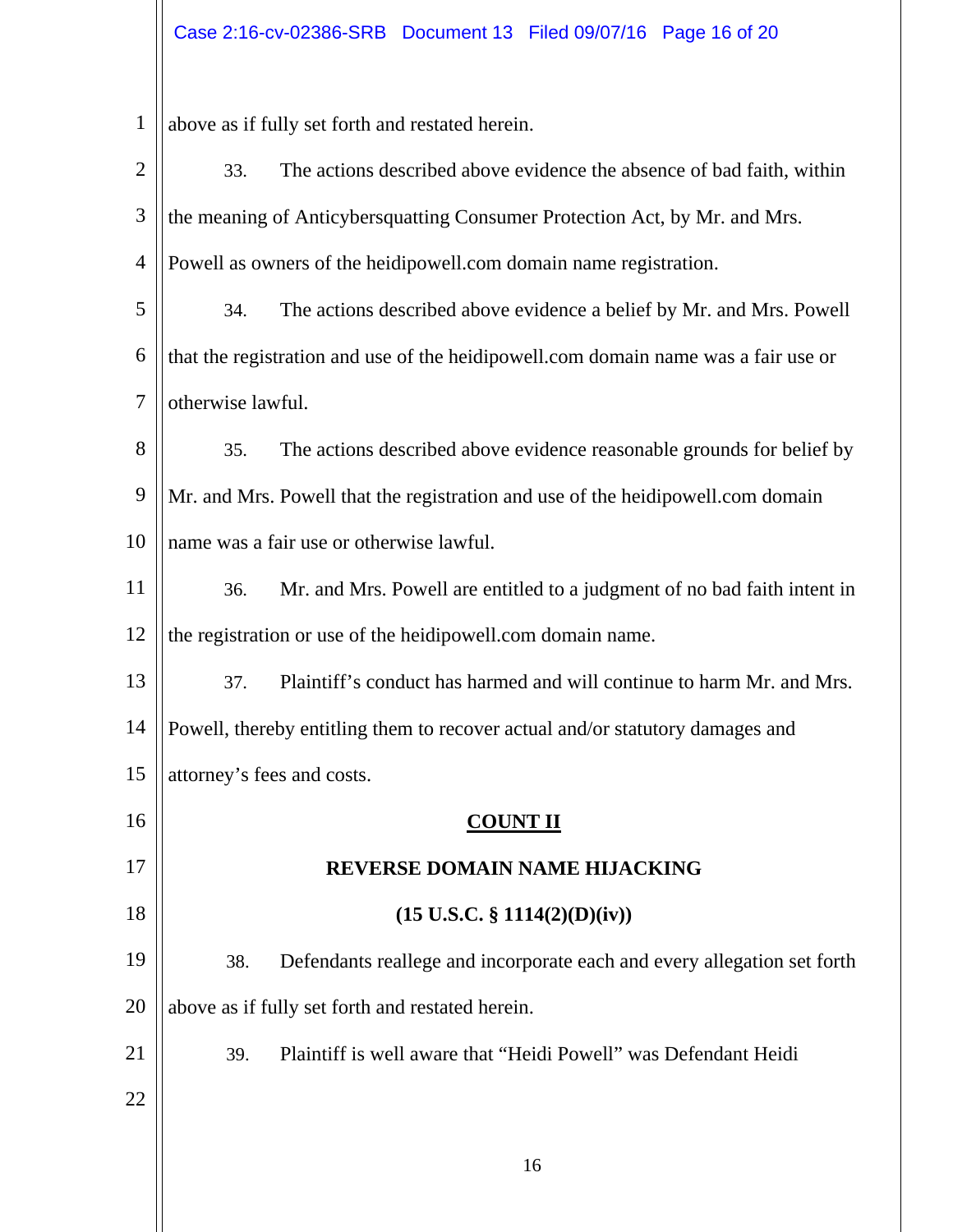| $\mathbf{1}$   | Powell's legal name when Mr. and Mrs. Powell registered the domain name in 2005.    |
|----------------|-------------------------------------------------------------------------------------|
| $\overline{2}$ | Plaintiff is well aware that Plaintiff had no rights in any HEIDI<br>40.            |
| 3              |                                                                                     |
|                | POWELL mark and that her legal name was not "Heidi Powell" when Mr. and Mrs.        |
| $\overline{4}$ | Powell registered the domain name in 2005.                                          |
| 5              | Plaintiff is well aware that Mr. and Mrs. Powell's registration and use<br>41.      |
| 6              | of the heidipowell.com domain name is entirely proper.                              |
| $\overline{7}$ | Plaintiff's allegations represent a knowing and material<br>42.                     |
| 8              | misrepresentation that the heidipowell.com domain name is identical to, confusingly |
| 9              | similar to, or dilutive of a mark.                                                  |
| 10             | Plaintiff's allegations represent a knowing and material<br>43.                     |
| 11             | misrepresentation that the heidipowell.com domain name was a bad faith registration |
| 12             | of a valid trademark.                                                               |
| 13             | Plaintiff's allegations represent a knowing and material<br>44.                     |
| 14             | misrepresentation that the heidipowell.com domain name was registered with a        |
| 15             | specific intent to profit from Plaintiff's name.                                    |
| 16             | Plaintiff's allegations have resulted in the disabling and/or suspension<br>45.     |
| 17             | the heidipowell.com domain name thereby limiting Mr. and Mrs. Powell's lawful use   |
| 18             | of the domain name.                                                                 |
| 19             | The above acts by Plaintiff constitute reverse domain name hijacking<br>46.         |
| 20             | in violation of the Anticybersquatting Consumer Protection Act, 15 U.S.C. §         |
| 21             | 1114(2)(D)(iv).                                                                     |
| 22             |                                                                                     |
|                |                                                                                     |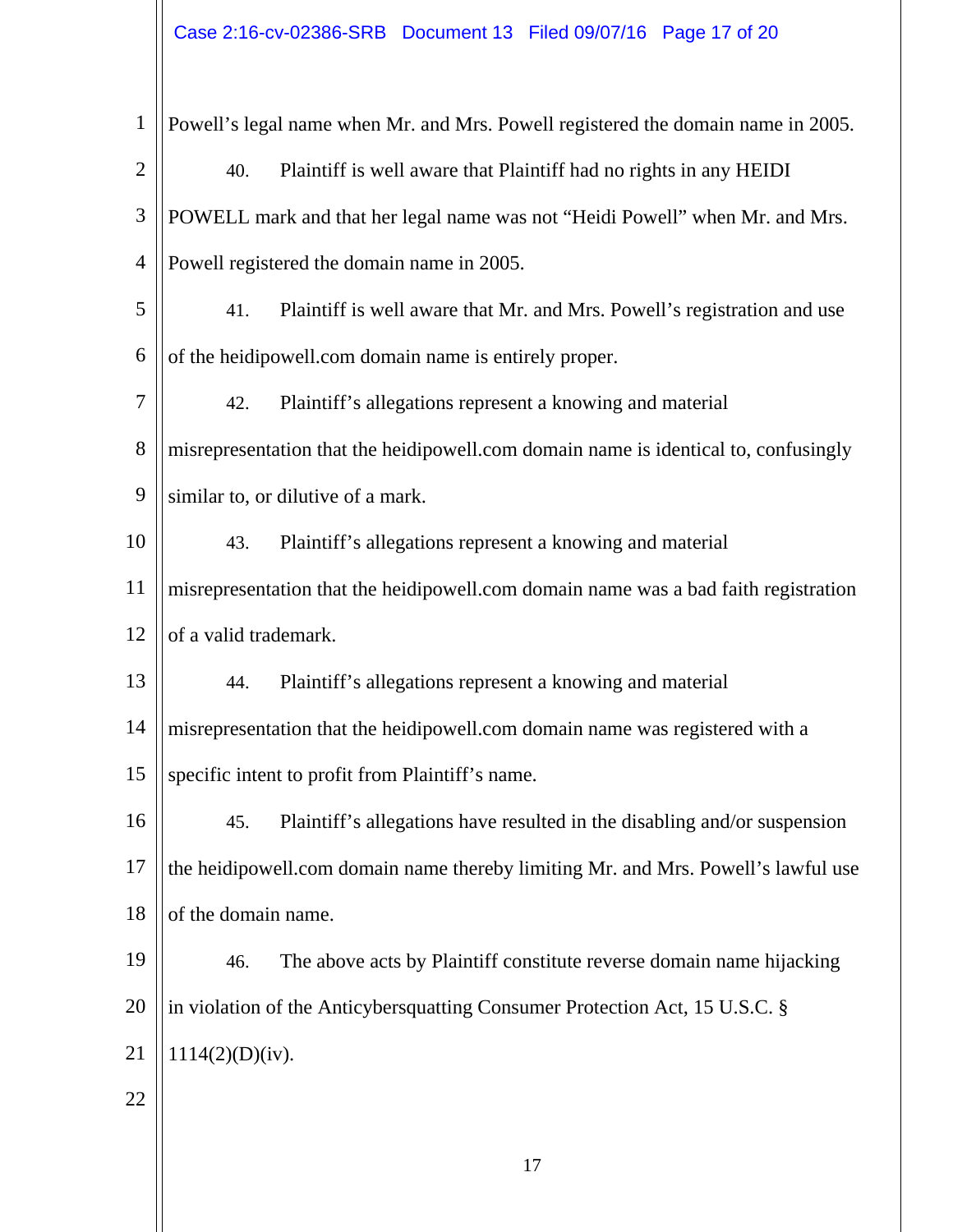| $\mathbf{1}$   | 47.      | The foregoing actions of Plaintiff have been knowing, deliberate, and               |
|----------------|----------|-------------------------------------------------------------------------------------|
| $\overline{2}$ | willful. |                                                                                     |
| 3              | 48.      | Mr. and Mrs. Powell are entitled to a judgment that Plaintiff's actions             |
| $\overline{4}$ |          | violate the Anticybersquatting Consumer Protection Act.                             |
| 5              | 49.      | Plaintiff's conduct has harmed and will continue to harm Mr. and Mrs.               |
| 6              |          | Powell, thereby entitling them to recover actual and/or statutory damages and       |
| $\overline{7}$ |          | attorney's fees and costs.                                                          |
| 8              |          | <b>PRAYER FOR RELIEF</b>                                                            |
| 9              |          | WHEREFORE, Defendants respectfully request that the Court:                          |
| 10             | 1.       | Enter judgment on their behalf against Plaintiff on all counts;                     |
| 11             | 2.       | Enter an order finding an absence of bad faith, within the meaning of               |
| 12             |          | Anticybersquatting Consumer Protection Act, by Mr. and Mrs. Powell, as owners of    |
| 13             |          | the heidipowell.com domain name;                                                    |
| 14             | 3.       | Enter an order enjoining Plaintiff from any and all further efforts to              |
| 15             |          | force Mr. and Mrs. Powell to transfer the heidipowell.com domain name to Plaintiff; |
| 16             | 4.       | Enter an award of Mr. and Mrs. Powell's damages, costs and                          |
| 17             |          | reasonable attorneys' fees pursuant to 15 U.S.C. § 1114(2)(D)(iv);                  |
| 18             | 5.       | Enter an award of statutory damages in the maximum amount of                        |
| 19             |          | \$100,000.00 against Plaintiff pursuant to 15 U.S.C. § 1117(d);                     |
| 20             | 6.       | Enter an order finding the case to be exceptional and awarding Mr. and              |
| 21             |          | Mrs. Powell their reasonable attorney's fees pursuant to 15 U.S.C. § 1117(a); and   |
| 22             |          |                                                                                     |
|                |          |                                                                                     |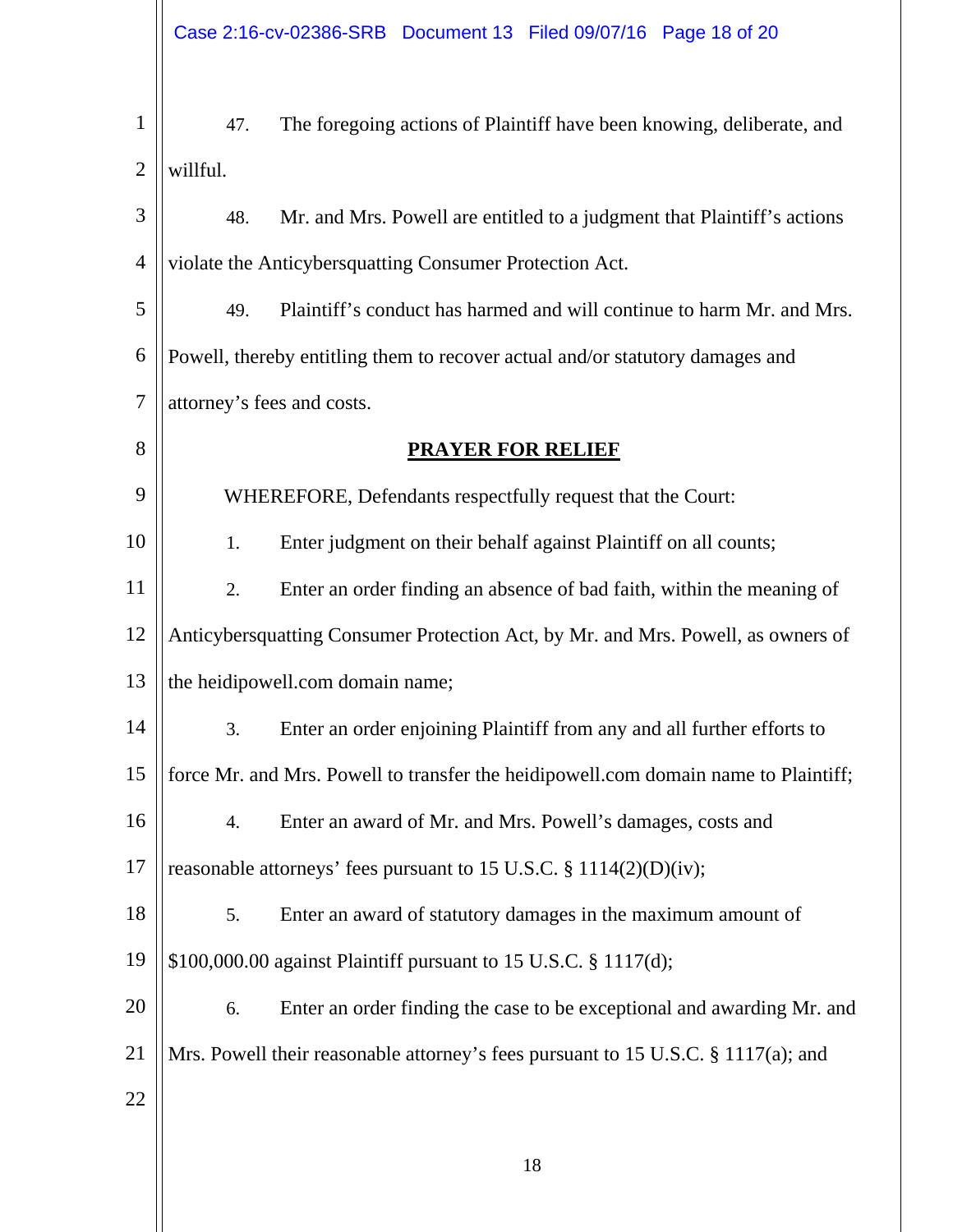|                | Case 2:16-cv-02386-SRB Document 13 Filed 09/07/16 Page 19 of 20              |
|----------------|------------------------------------------------------------------------------|
| $\mathbf{1}$   | Award such other and further relief as the Court deems just and proper<br>7. |
| $\overline{2}$ | under the circumstances.                                                     |
| $\mathfrak{Z}$ |                                                                              |
| $\overline{4}$ | DATED this 7th day of September, 2016.                                       |
| 5              | <b>WILEY REIN LLP</b>                                                        |
| 6              | /s/ David E. Weslow /s/<br>David E. Weslow                                   |
| 7              | Ari S. Meltzer                                                               |
| 8              | <b>Attorneys for Defendants</b><br>Kent and Heidi Powell                     |
| 9              |                                                                              |
| 10             |                                                                              |
| 11             |                                                                              |
| 12             |                                                                              |
| 13             |                                                                              |
| 14             |                                                                              |
| 15             |                                                                              |
| 16             |                                                                              |
| 17             |                                                                              |
| 18             |                                                                              |
| 19             |                                                                              |
| 20             |                                                                              |
| 21             |                                                                              |
| 22             |                                                                              |
|                | 19                                                                           |